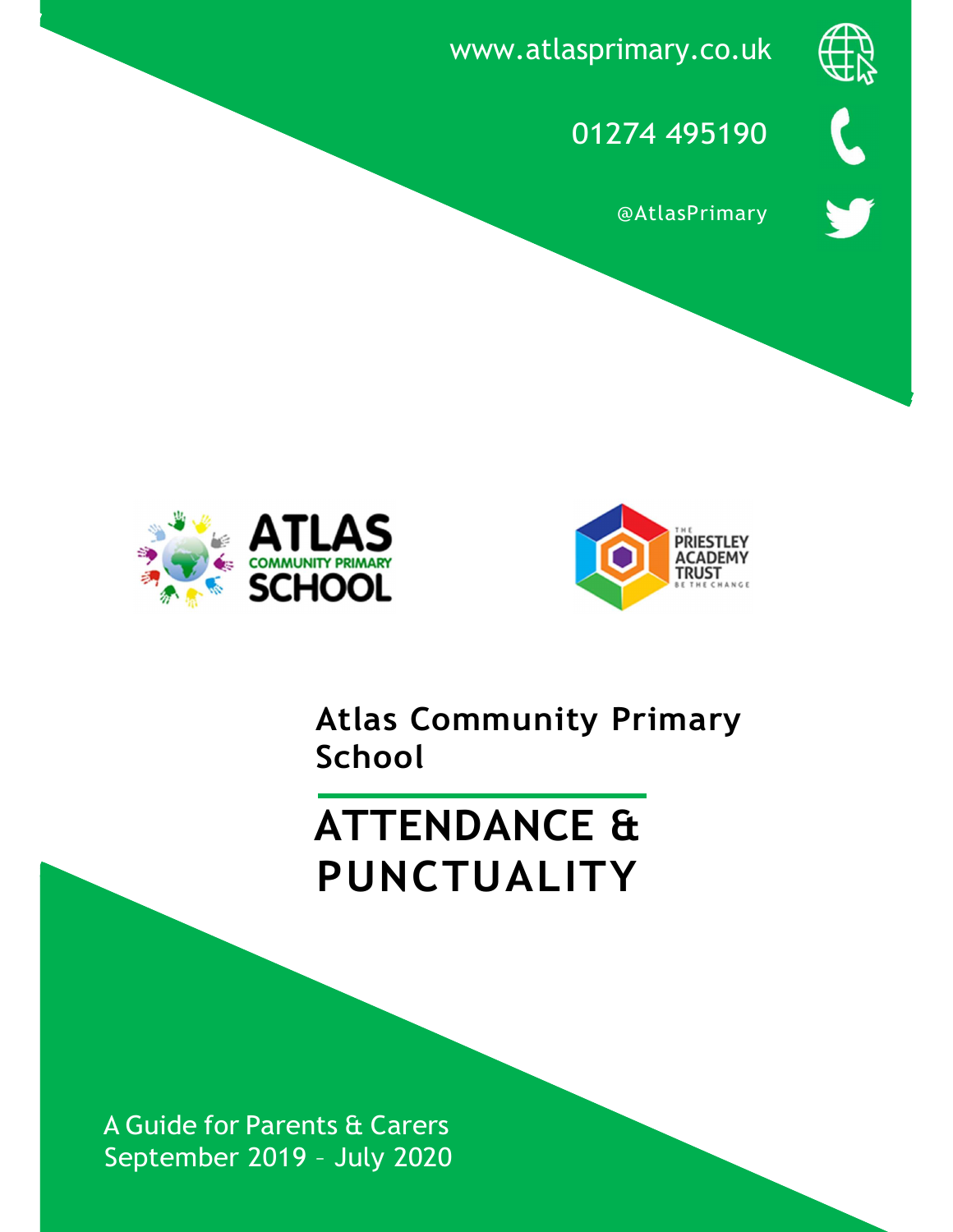### WHAT CAN I DO TO IMPROVE ATTENDANCE?

Here are some of the things that your child can do to ensure that they achieve and maintain good attendance and punctuality:

- Have a regular bedtime
- Limit digital technology use e.g. gaming, apps etc. and finish one hour before bed.
- Have their own alarm clock.

It might also help if parents:

- Take an interest in school work.
- Work with and support the school.
- Praise their child's efforts.
- Check their child's School Planner regularly.

### WHY IS GOOD ATTENDANCE IMPORTANT?

• To avoid gaps in learning.

### WHAT IS A 'PERSISTENTLY ABSENT PUPIL'?

You should not keep your child from school or allow him/her to be absent:

- Your child becomes a 'persistently absent' pupil when their absence falls below 90%.
- Should your child's attendance drop below 90% then we will place your child on a one months attendance monitoring where your child's attendance will be closely watched by the Headteacher and the Attendance Officer.

#### WHAT ABSENCES ARE NOT APPROPRIATE?

You should not keep your child from school or allow him/her to be absent:

- To go shopping or to visit relatives.
- Because they got up late.
- Because they don't want to come to school or you do not feel like accompanying them.
- For family birthdays or to go on family outings.

### WHAT ABOUT HOLIDAY?

The Department of Education has clear guidance on holidays taken during term time. The Headteacher will not be able to grant any leave of absence during term time, for any purpose unless there are exceptional circumstances. If you decide to take holidays during term time, you will receive a fixed penalty, where each parent will have to pay £60 for each child removed from school. This will need to be paid within 21 days and, if not paid within this time, the charge will rise to £120 per parent per child and must be paid within 28 days to avoid potential prosecution.

## WHAT IF ABSENCE IS ESSENTIAL?

It is important to get a message to school - it is the responsibility of parents to let the school know the reason for their child's absence as soon as possible. Before 8:45am on the first day of absence.

### WHAT ARE PARENTAL RESPONSIBILITIES?

Parents should ensure their children arrive at school on time every day. If your children are going to be late, we ask parents to telephone school and let us know.